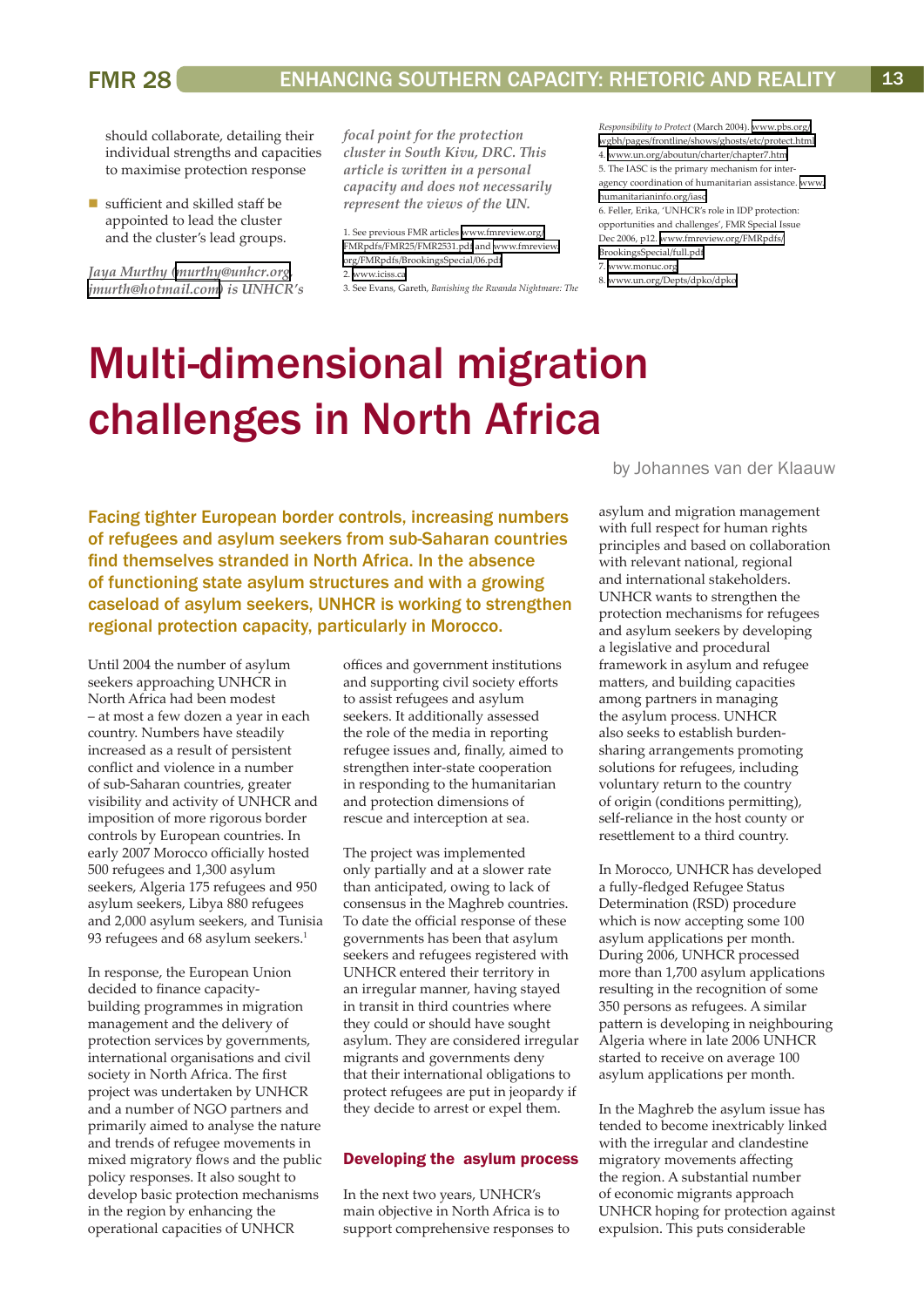pressure on the asylum process. The situation is compounded by secondary, irregular movement of refugees and asylum seekers from first countries of asylum, often for a mixture of reasons. Furthermore, refugees, asylum seekers, economic migrants and victims of trafficking from one particular country of origin tend to intermingle. Developing a fair and efficient asylum process requires a differentiated approach, taking into consideration these complexities.

None of the countries in the Maghreb region has established a comprehensive legal framework or a functioning procedure to deal with asylum and refugee matters, nor have they developed the necessary institutional and administrative capacities to address protection challenges effectively. As signatories to the 1951 Convention (with Libya a notable exception) they allow UNHCR offices to determine refugee status, yet frequently dispute the results. In Morocco, UNHCR has asked the authorities to approve RSD decisions and to allow these refugees to exercise their rights to residence, access to employment or other forms of livelihood, and to benefit from basic services. UNHCR has also urged the authorities to establish a functioning asylum process, managed by the public administration, including registration, documentation, standards and procedures for RSD and measures to be taken following recognition (legal residence and access to livelihood and services) or rejection (assisted return in safety and dignity to the home country).

## Durable solutions

As part of its search for durable solutions UNHCR in North Africa is promoting the admission and stay of refugees in the region by establishing burden-sharing arrangements with all stakeholders. UNHCR supports refugees in their search for selfreliance by facilitating vocational skills training, microcredit schemes and income-generating activities. As long as the authorities do not recognise RSD decisions, however, holders of UNHCR refugee certificates find it difficult to earn a living.

In response to urgent protection concerns, UNHCR has proposed the resettlement of a small quota of vulnerable refugees to third countries – including southern European states hitherto not designated as resettlement countries.<sup>2</sup>

Voluntary repatriation to countries of origin remains the preferred durable solution for refugees yet most refugees in the Maghreb countries are nationals of countries where conditions are not conducive to return (Ivory Coast and Democratic Republic of Congo). In the case of those whose applications have been rejected, UNHCR wishes to facilitate their safe and dignified return to their countries of origin, coordinated by the International Organization for Migration (IOM) in cooperation with governments concerned. Ensuring these returns helps to increase authorities' confidence in the integrity of the asylum process and to convince them to support recognised refugees in their efforts towards self-reliance.

## The case for partnerships

UNHCR's support for putting in place an asylum process in each of the North African countries has seen encouraging progress in training and support of civil society and NGOs. In Morocco, in partnership with international and national NGOs, UNHCR has organised training sessions in international refugee law, the application of protection elements of the existing immigration law, and the provision of legal counselling and social assistance to refugees and asylum seekers.

NGOs have shown increasing interest in such training and capacity building though some are reluctant to support refugees as a distinct group while advocating for the rights of migrants generally. Some NGOs do not wish to engage in activities aimed at longterm stay of refugees in Morocco, claiming that they should not contribute to a situation which they consider to be a result of European states 'externalising' their asylum process to North African countries.

Following initial consultations and capacity-building activities, NGOs are gradually becoming involved in providing legal and social counselling to refugees and asylum seekers, and material assistance to vulnerable cases such as victims of trauma and sexual violence, female heads of households and unaccompanied minors. Public welfare organisations are including refugees and asylum seekers in informal education schemes and facilitating refugee access to medical care and public health programmes such as in HIV/AIDS prevention. They are also providing microcredit schemes and other incentives for refugees to enable some degree of self-reliance. Lawyers are increasingly willing to defend refugees and asylum seekers pro bono in court or to support refugees in lodging complaints with the police.

UNHCR in Morocco has obtained the agreement of the Ministry of Education that all refugee and asylum seeker children can be enrolled in public primary school. In parallel, NGOs and training institutes offer Arabic language classes while the refugee community provides supplementary classes in the culture, language, religion and customs of the refugees' countries of origin. The refugee community is also setting up its own associations to defend the rights and promote the legal and social protection of refugees and asylum seekers.

Notwithstanding these positive developments, much remains to be done in order to provide refugees in the North African region with a minimum level of legal security and socio-economic well-being. The legal status and living conditions for refugees and asylum seekers remain precarious, as is also true for undocumented migrants. In the absence of a clear public policy commitment and broad societal support for the refugee cause it will remain very difficult to find durable solutions for refugees in the region.

There is a clear need for a balanced, positive and informed portrayal of the migrant and refugee issue in the North African media. UNHCR and our NGO partners are developing a communication strategy involving various segments of society including youth, women, schools, employers and trade unions. Media professionals could benefit from exchanging information